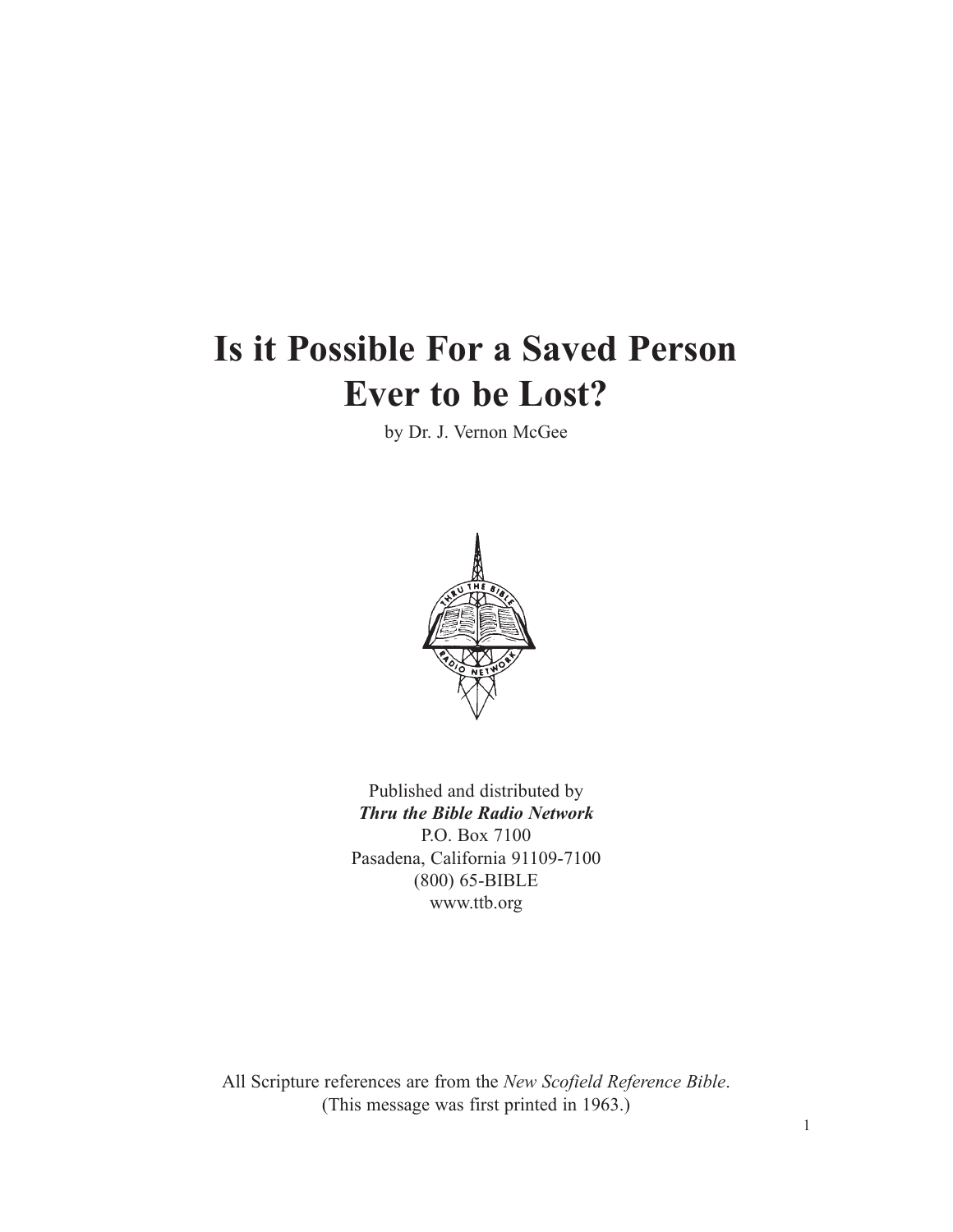*For as touching those who were once enlightened and tasted of the heavenly gift, and were made partakers of the Holy Spirit, and tasted the good word of God, and the powers of the age to come, and then fell away, it is impossible to renew them again unto repentance; seeing they crucify to themselves the Son of God afresh, and put him to an open shame.* (Hebrews 6:4-6)

This is, by all accounts, the most difficult passage in the Bible for an interpreter to handle, regardless of his theological position. Dr. R.W. Dale, one of the great minds in the earlier field of conservative scholarship, wrote: "I know how this passage has made the heart of many a good man tremble. It rises up in the New Testament with a gloomy grandeur, stern, portentous, awful, sublime as Mount Sinai when the Lord descended upon it in fire, and threatening stormclouds were around Him, and thunderings and lightnings and unearthly voices told that He was there." Every reverent person has come to this particular passage of Scripture with awe and wonder, and every sincere person has come to this passage with a sense of inadequacy — and certainly that is the way in which we now approach it.

In moving into the heart of a study of these verses, we are immediately confronted with the amazing fact that commentators, generally, have avoided this chapter. Even such a man as Dr. G. Campbell Morgan, the prince of expositors, has completely bypassed it in his book, *God's* Last Word to Man. However, when we do come upon the interpretations available and summarize each, we can well understand why men have chosen to remain clear of this scene of confusion.

#### **Several Interpretations**

In the interest of an honest search for the evident meaning of these verses, let us examine some of the interpretations.

In the first interpretation — to me the most unsatisfactory of all given — the teaching suggested is that the Christians mentioned are lost. That is, they were once saved but then lost their salvation.

There are many who hold that position and, for the most part, they are real born-again Christians themselves. But, in holding this position, they are just as uncomfortable in this belief as I am when making a trip by plane. Now I am just as safe on that plane as anyone there, but I do not enjoy it as does the pilot. There are many folk today who are not sure about their salvation; therefore, they are not enjoying it. Nevertheless, they are saved if they have fixed their trust in Christ as their Savior.

The folks in this general category of interpretation turn to this passage of Scripture more than any other since they deny that we have a sure salvation which cannot be lost and that the believer is safe in Christ.

But let me state that we *do* have a sure salvation, and Scripture is abundantly clear on that point. Paul said in Romans 8:1,

#### *There is therefore now no condemnation to them that are in Christ Jesus.*

And, my friend, he expanded that great truth to the triumphant climax of such a bold statement as,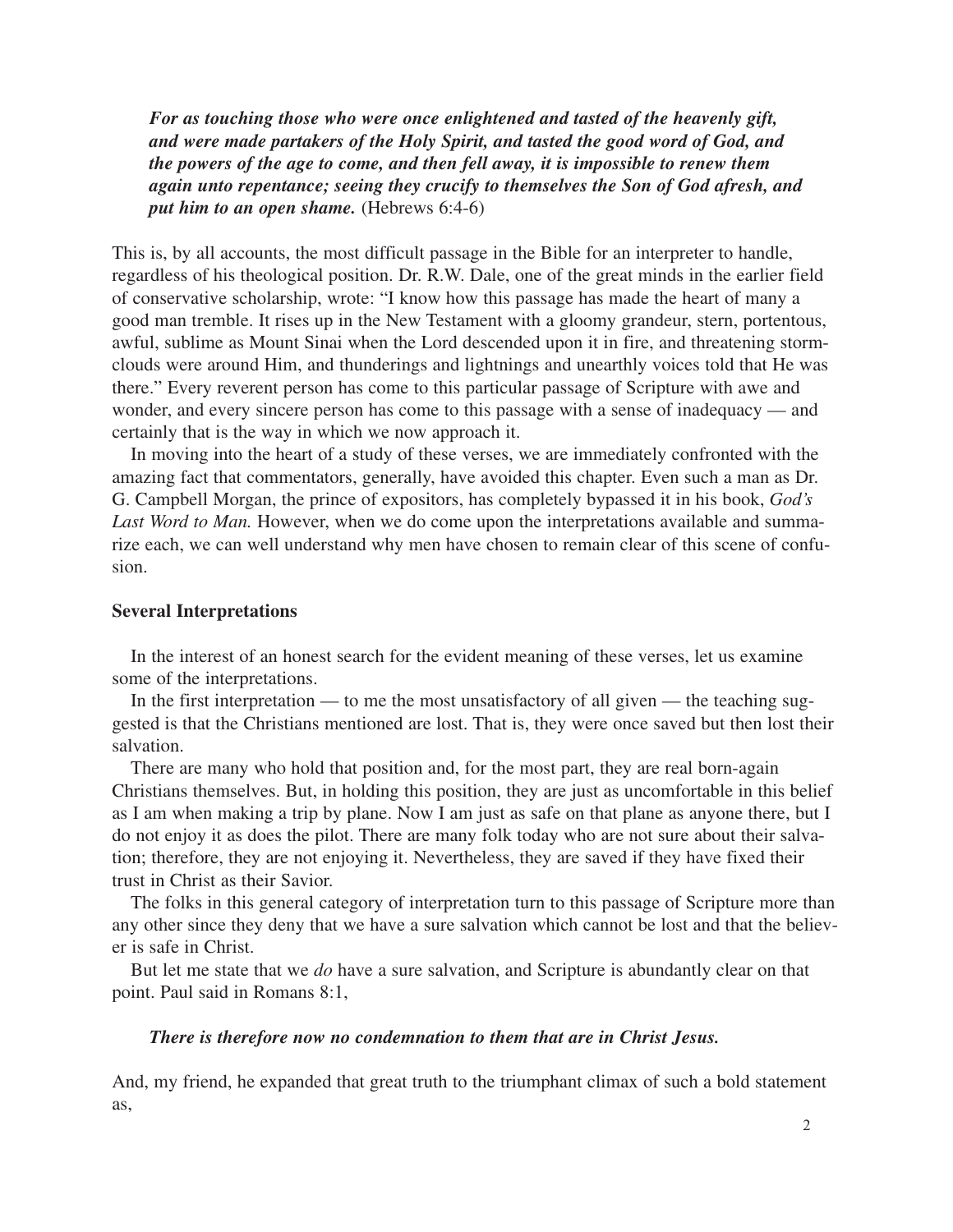*Who shall lay anything to the charge of God's elect? It is God that justifieth.* (Romans 8:33)

The Throne of God is back of the weakest, humblest man who has come to trust Christ, and there is not a created intelligence in God's universe who can bring a charge against one of these who is justified through faith in His blood.

Paul continued in verses 34-37 of Romans 8:

*Who is he that condemneth? It is Christ Jesus that died, yea rather, that was raised from the dead, who is at the right hand of God, who also maketh intercession for us.* (v. 34)

Drink these verses into your very soul as the words of Paul build this mighty wall of assurance!

*Who shall separate us from the love of Christ? Shall tribulation, or anguish, or persecution, or famine, or nakedness, or peril, or sword? Even as it is written, For thy sake we are killed all the day long; we were accounted as sheep for the slaughter. Nay, in all these things we are more than conquerors through him that loved us.* (vv. 35-37)

And if further assurance be needed, read verses 38 and 39:

*For I am persuaded, that neither death, nor life, nor angels, nor principalities, nor things present, nor things to come, nor powers, nor height, nor depth, nor any other creature, shall be able to separate us from the love of God, which is in Christ Jesus our Lord.*

Here we are given the guarantee that nothing can separate us from the love of God. Nothing that is seen, nothing that is unseen, nothing that is natural, nothing that is supernatural can separate us from the love of God that is in Christ Jesus.

The Lord Jesus Himself made this tremendous statement of our absolute security:

*My sheep hear my voice, and I know them, and they follow me: and I give unto them eternal life; and they shall never perish, and no one shall snatch them out of my hand. My Father, who hath given them unto me, is greater than all; and no one is able to snatch them out of the Father's hand.* (John 10:27-29)

Thus it becomes a question, not of our ability to hold onto Him, but of His ability to have secure hold on us. My friend, He said with the infinite wisdom and full authority of the Godhead that He *can* hold us and that they who trust in Him shall *never* perish.

Is your hope fixed in a God who is all-powerful or in a God who may suffer defeat?

The preceding passages are only a few of the many clear-cut statements of the keeping power of our Lord. Here is a rule that folk need to know: Never use a doubtful passage of Scripture to contradict a clear-cut passage of Scripture. This section of Hebrews 6 that we have under discussion is doubtful only because of the interpretations that have shrouded it with confusion.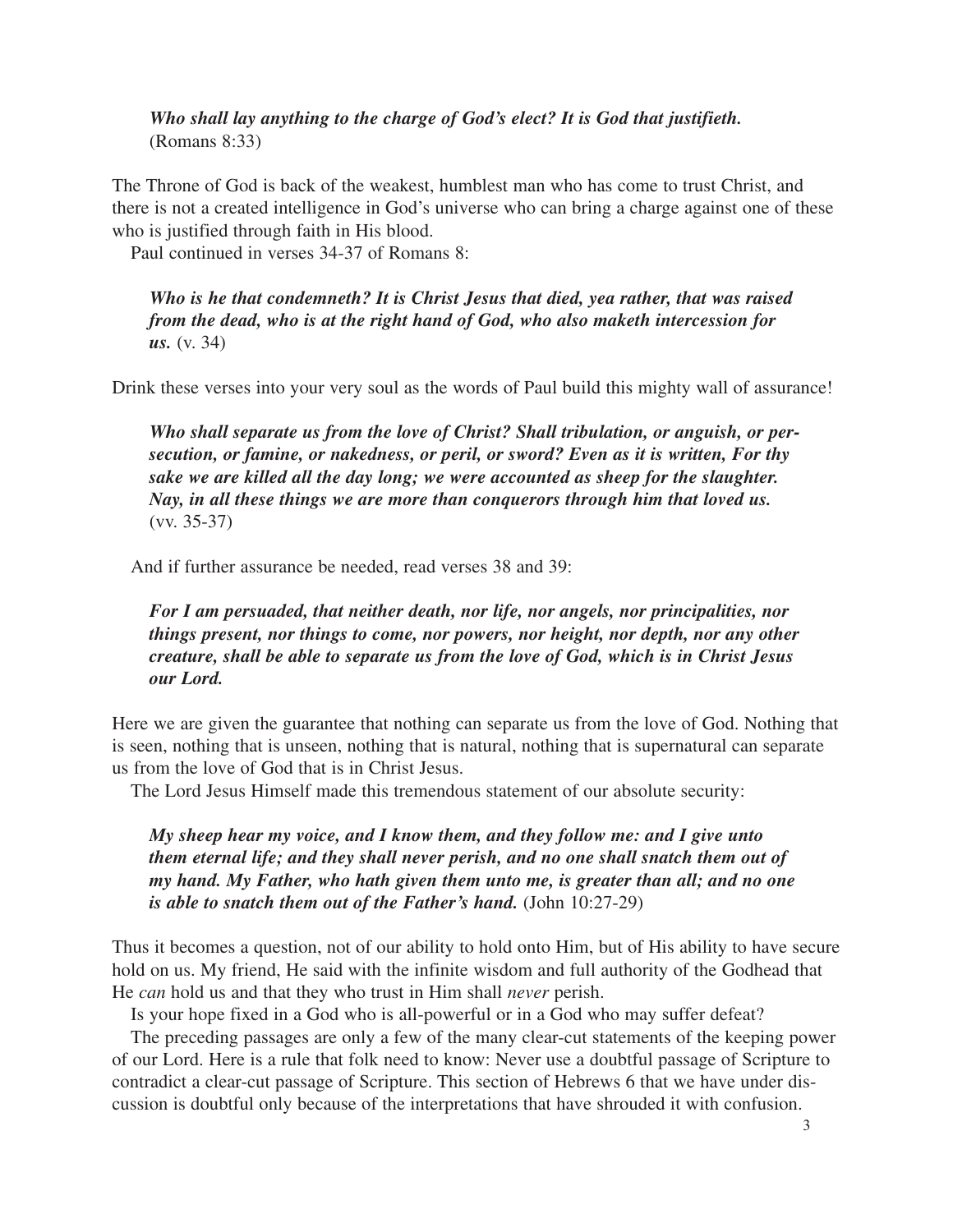This brings us to another interpretation in which there is a great deal of merit. It is held by those who contend that these verses in Hebrews present a hypothetical case.

In the Authorized King James Version, Hebrews 6:6 reads, "*If* they shall fall away" — and this "if" is just an "if" of possibility. That is, the writer here did not say that it happens, but "if" it were possible. Those who hold to this interpretation say that it is the "biggest if" in the Bible, and to that we say a hearty *amen*!

But the interesting thing is that there really is no "if" in the Greek. It is a participle and can be translated "having fallen away."

There is also merit to the interpretation that the ones to whom the writer refers are "professors" (they "profess" to be Christians) but are not genuine believers. Personally, I cannot accept this view though such scholars as Matthew Henry, Dr. Grant and Dr. John Darby hold this thinking, as does Dr. C.I. Scofield in his excellent Reference Bible. However, I do not feel the interpretation given in his notes is the final interpretation of this passage.

My beloved, there are passages in Scripture that refer to "professors" who are not genuine believers. Peter, for instance, referred to this general type when he said:

### *It has happened unto them according to the true proverb, The dog turning to his own vomit again, and the sow that had washed to wallowing in the mire.* (2 Peter 2:22)

These are not genuine believers.

But in Hebrews 6 we find genuine believers, because they are identified in many ways that indicate them as such. Let's move back into chapter 5 and get the entire passage. You will notice that Hebrews 5:11 states that these people are "dull of hearing." That is different from saying they are dead in trespasses and sins, which is how Ephesians 2:1 describes the unsaved.

Then we have this:

# *For when by reason of the time ye ought to be teachers, ye have need again that some one teach you the rudiments of the first principles of the oracles of God; and are become such as have need of milk, and not of solid food.* (Hebrews 5:12)

Beloved, an unsaved person does not need milk. What he needs is life, since it is only after you are born that you need milk.

Then in verse 13, the writer of Hebrews calls them babes, for he says that everyone that uses milk is inexperienced in the word of righteousness and is therefore a babe. And finally, "wherefore leaving the doctrine of the first principles of Christ" (Hebrews 6:1) urges these believers not to make a stopover at the commencement of the Christian experience, but to press on into a life of fruitfulness. An unbeliever has certainly never experienced a beginning and does not have a foundation in Christ at all. "For other foundation can no man lay than that which is laid, which is Jesus Christ" (1 Corinthians 3:11).

Then Hebrews 6:4 reads:

*For as touching those who were once enlightened and tasted of the heavenly gift, and were made partakers of the Holy Spirit.*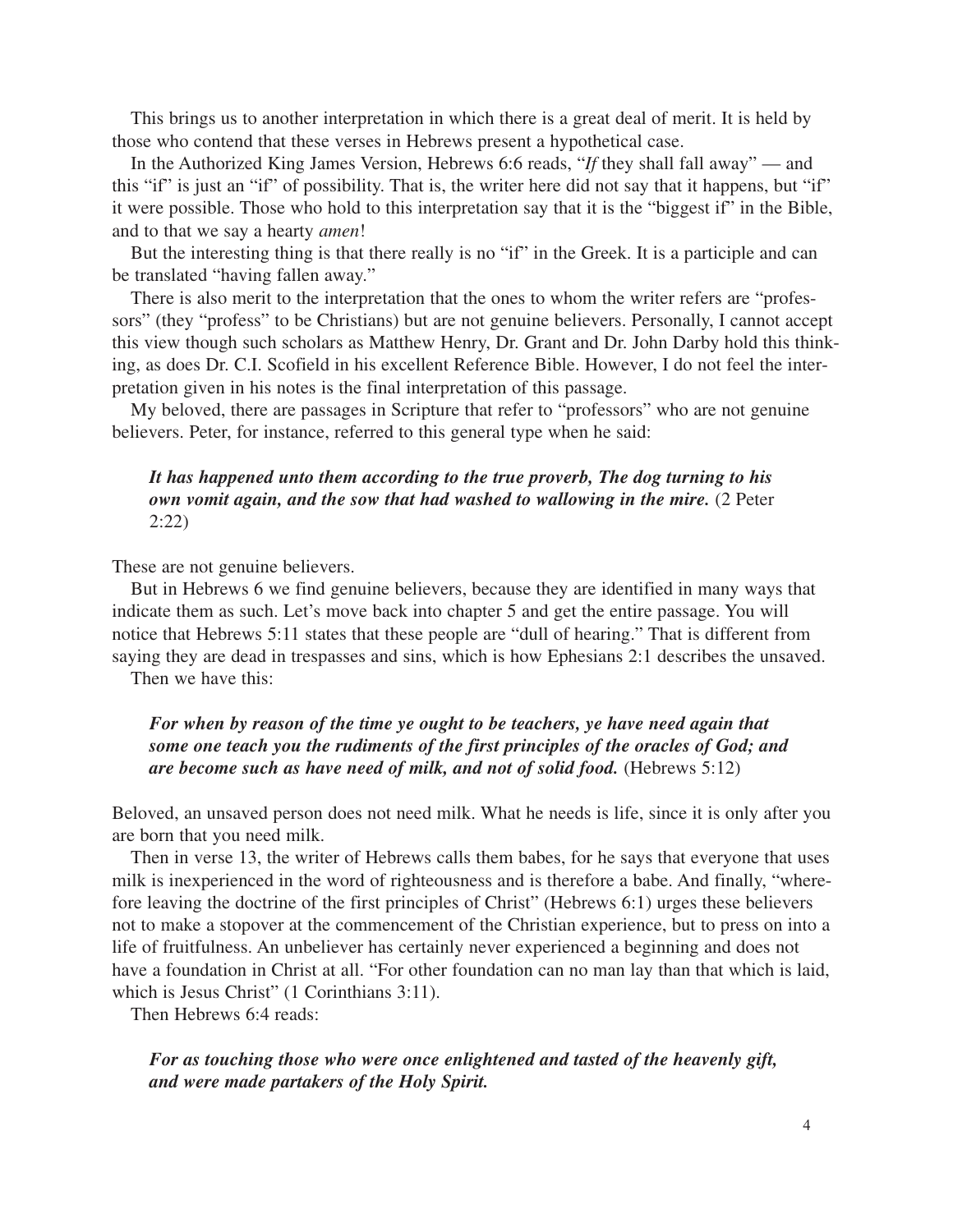This language clearly speaks of born-again folk. But there are those who take the position that the ones spoken of here are the Jewish people. For instance, if they were enlightened and tasted

# *And then fell away, it is impossible to renew them again unto repentance; seeing they crucify to themselves the Son of God afresh.* (Hebrews 6:6)

Those who hold this reasoning say that the writer was talking to Jewish Christians and warning them about returning to the sacrificial system, for in so doing they were returning to that which would crucify the Lord Jesus Christ. We will follow that line a little later on.

There is still another interpretation that stresses the word "impossible" as in, "It is *impossible* to renew them — the thought being that it is impossible for man, but it is not impossible with God. The Lord Jesus said that it is harder for a rich man to enter into the kingdom of heaven than it is for a camel to go through a needle's eye (Luke 18:25). That, of course, is physically impossible. Now while it is certainly *humanly* impossible for a man to be saved, it is not *divinely* impossible, and they put the emphasis there.

#### **Another Interpretation**

Among all the many interpretations of this passage, there is one that has been a real blessing to my heart, and I trust that you will follow me patiently, thoughtfully, and without bias as we look at it.

I would not have you gain the impression that this interpretation is original with me. In fact, it comes from Dr. J. B. Rowell of the Central Baptist Church in Victoria, British Columbia, Canada. Since this has been such a blessing to me, I want to pass it on to you.

First of all, Dr. Rowell notes that the writer to the Hebrews was not discussing the question of *salvation* at all. The whole tenor of the text reveals that he was speaking of *rewards* that are the result of salvation; he was talking about the fruit of salvation and not about salvation itself. The key verse, therefore, is:

# *But, beloved, we are persuaded better things of you, and things that accompany salvation, though we thus speak.* (Hebrews 6:9)

Speaking of the fruit of the Christian's life and the reward that comes to him as the result, he discussed the possibility that — because of their manner of life — there was a danger of their losing their reward.

Now let us see if the Bible confirms that interpretation at all, for we know that Scripture deals with these two great subjects of salvation and rewards. Paul, in his letter to the young preacher, Titus, said to him very carefully,

### *Not by works done in righteousness, which we did ourselves, but according to his mercy he saved us.* (Titus 3:5)

From this, one might be inclined to think that Paul did not have much regard for good works, yet down in verse 8 of that same chapter we read, ". . . that they who have believed God may be careful to maintain good works. . . ." Good works do not enter into the matter of salvation, but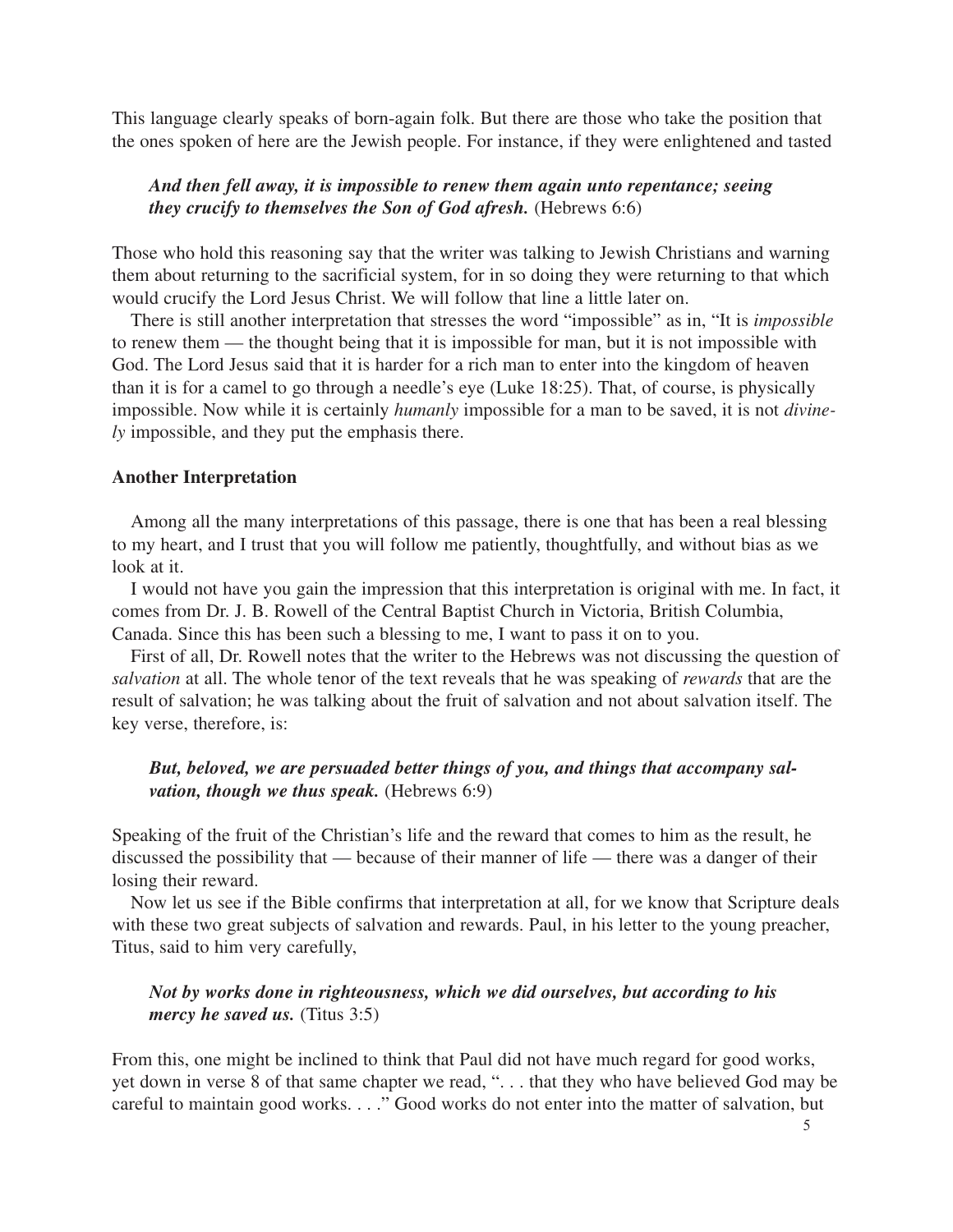when one becomes a Christian, works assume supreme importance.

While I was a student at university, an argument was raging relative to which was more important in a man's life — heredity or environment. To this my professor of psychology gave a rather stimulating answer. He said that before you are born, heredity is more important. After you are born, environment is the major thing. Let us carry that general line of thought over to our present study: Before you are born again, works do not enter in — you cannot bring them to God; but after you have been saved, works become all-important in a Christian's life. Therefore, we see that Paul emphasized the fruit of salvation. Peter followed along in the same current of truth:

# *But ye are an elect race, a royal priesthood, a holy nation, a people for God's own possession, that ye may show forth the excellencies of him who called you out of darkness into his marvellous light.* (1 Peter 2:9)

He was saying that those who have been saved should reveal that they are redeemed by God by "show[ing] forth" their good works before the world. Therefore the Christian has good works to show forth, and it is those works that are to be judged — not his salvation.

#### **The Heart of the Study**

*For as touching those who were once enlightened and tasted of the heavenly gift, and were made partakers of the Holy Spirit, and tasted the good word of God, and the powers of the age to come, and then fell away, it is impossible to renew them again unto repentance; seeing they crucify to themselves the Son of God afresh, and put Him to an open shame.* (Hebrews 6:4-6)

In reading these verses, we are brought to the very center of the study. Let us look at the contrast of meaning.

The Greek word for "fell away," *parapito,* is interesting. It means simply "to stumble, to fall down." It would be impossible to give it the meaning of "apostatize." It is the same word used of our Lord when He went into the Garden of Gethsemane, *fell* on His face, and prayed.

There are many examples in Scripture of men who "fell away." The apostle Peter fell, but he was not lost. The Lord Jesus said to him, "I have prayed that your faith might not fail" (see Luke 22:32). Peter suffered loss, but he was not lost. John Mark is another example. He failed so miserably on the first missionary journey that when his uncle Barnabas suggested that he go on the second journey, Paul turned him down. He as much as said, "Never. This boy has failed, and as far as I am concerned, I am through with him" (see Acts 15:37-39). Well, thank God, although he stumbled and fell, *God* was not through with him. Even the apostle Paul, before he died, acknowledged that he had made a misjudgment of John Mark. In his last epistle he wrote, "…Take Mark, and bring him with thee; for he is useful to me for ministering" (2 Timothy 4:11). Now, neither Peter nor John Mark lost his salvation, but they certainly failed and they suffered loss for it.

Now, if we go back to Hebrews 6:1, we will see that the writer was talking to folk about repentance from dead works — not salvation, but *repentance.* You may remember that John the Baptist preached this to the people also: "Bring forth therefore fruit worthy of repentance"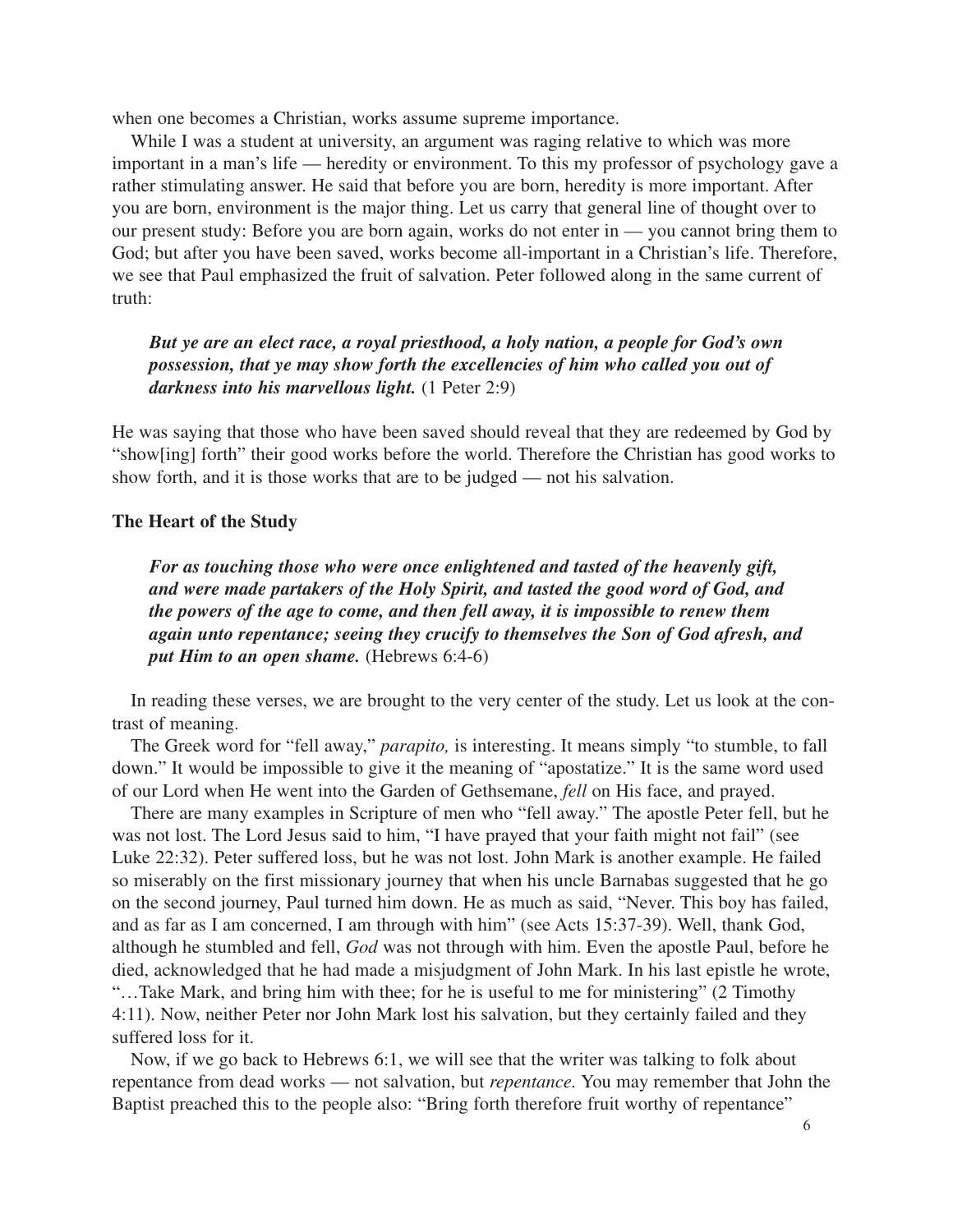(Matthew 3:8). He was talking about that which is the *evidence* of repentance. Repentance today does not mean just the shedding of a few tears — it means turning right-about-face toward Jesus Christ, which means a change in our way of living.

Many of the Jewish believers were returning to the temple sacrifice at that time, and the writer to the Hebrews was warning them of the danger of that. Before Christ came, every sacrifice was a picture of Him and pointed to His coming. But after Christ came and died on the cross, that which God commanded in the Old Testament actually became sin.

You see, those folk were at a strategic point in history. The day before the crucifixion of Jesus they had gone to the temple with sacrifices in obedience to God's command, but then it was wrong for them to do it. Why? Because Jesus had become that sacrifice — once and for all. Today if you were to offer a bloody sacrifice, you would be sacrificing afresh the Lord Jesus because you would be saying that when He died it was of no avail, that you still need a sacrifice to take care of your sin. It would mean that you did not have faith in His atonement, in His death, in His redemption. As someone has said, we either crucify or crown the Lord Jesus by our lives. Today we exhibit either a life of faith or a life by which we crucify Him afresh.

#### **The Closing Argument**

Now to fix this whole matter in our thinking, let us read on:

*For the land which hath drunk the rain that cometh oft upon it, and bringeth forth herbs meet for them for whose sake it is also tilled, receiveth blessing from God: but if it beareth thorns and thistles, it is rejected and nigh unto a curse; whose end is to be burned.* (Hebrews 6:7, 8)

What a picture that presents! Here we see the ground in one particular case bringing forth herbs, a fruit which pleases and receives the blessing of God. Then on another occasion it produces thorns, a fruit that displeases and is to be cursed by God. Dr. Vincent, one of the greatest Greek scholars of all times, said that we see here the contrast in two classes of Christians who, under equally favorable conditions, produce opposite results.

In the Upper Room, the Lord Jesus said in substance, "I am the vine, you are the branches, and it is the desire of My Father and Me that you bear much fruit" (see John 15:5). Then He added that if you do not bring forth fruit, the Father will actually remove the branch (v. 6). If in this unfruitful condition you are cut off and taken to heaven, then you will not have any works to present to God at all. My friend, do you see now what Hebrews 6 is talking about? Paul discussed it when he spoke of the fruit of the Spirit being "love, joy, peace, longsuffering, kindness, goodness, faithfulness, meekness, self-control" (Galatians 5:22, 23). These things are the result of the Christian life, that which comes because we have trusted, loved, and therefore obeyed Christ our Savior.

So here we have the two ends in view: That of believers who live for God and whose lives *crown* Him, and that of other believers who do not live for God and whose lives *crucify* Him.

We see, then, that salvation is not being discussed in this passage. In verse 8, note the word "rejected," which in the Greek is "disapproved." Paul said that he kept his body under control in order that he might not be disapproved. He never once thought he might lose his salvation, but he did wonder about losing his reward. And when he got to the end of his life, he said, "I have